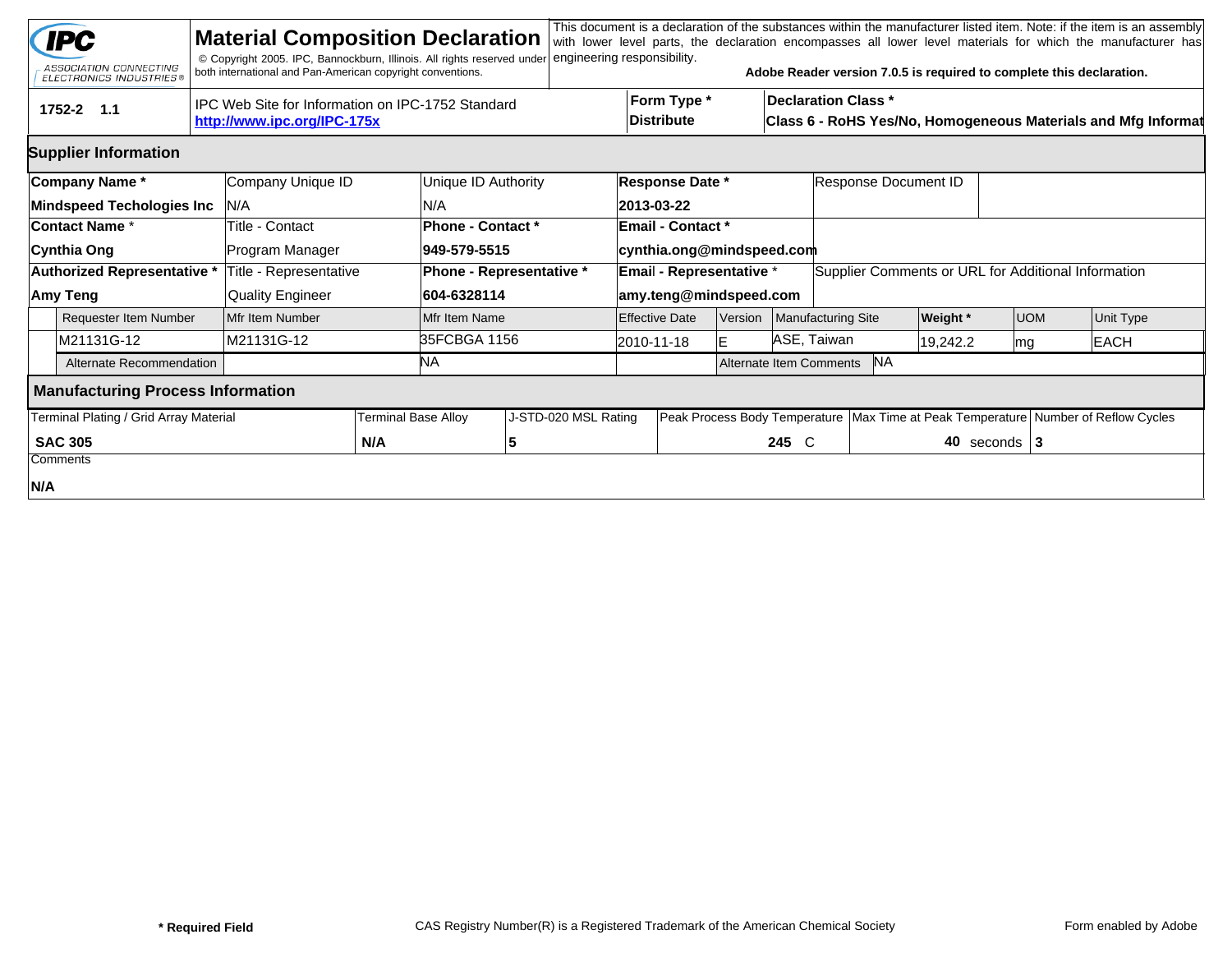| Save the fields in<br>Import fields from a<br><b>Export Data</b><br>Import Data<br>file into this form<br>this form to a file                                                                                                                                                                                                                                                                                                                                                                                                                                                                                                                                                                                                                                                                                                                                                                                                                                                                                                                                                                                                                                                                                                                                     |                                | Locked     |  |  |  |  |  |  |  |  |  |
|-------------------------------------------------------------------------------------------------------------------------------------------------------------------------------------------------------------------------------------------------------------------------------------------------------------------------------------------------------------------------------------------------------------------------------------------------------------------------------------------------------------------------------------------------------------------------------------------------------------------------------------------------------------------------------------------------------------------------------------------------------------------------------------------------------------------------------------------------------------------------------------------------------------------------------------------------------------------------------------------------------------------------------------------------------------------------------------------------------------------------------------------------------------------------------------------------------------------------------------------------------------------|--------------------------------|------------|--|--|--|--|--|--|--|--|--|
| <b>RoHS Material Composition Declaration</b>                                                                                                                                                                                                                                                                                                                                                                                                                                                                                                                                                                                                                                                                                                                                                                                                                                                                                                                                                                                                                                                                                                                                                                                                                      | <b>Declaration Type *</b>      | Simplified |  |  |  |  |  |  |  |  |  |
| RoHS Definition: Quantity limit of 0.1% by mass (1000 PPM) in homogeneous material for: Lead (Pb), Mercury, Hexavalent Chromium, Polybrominated Biphenyls (PBB),<br><b>RoHS Directive</b><br>Polybrominated Diphenyl Ethers (PBDE) and quantity limit of 0.01% by mass (100 PPM) of homogeneous material for Cadmium<br>2002/95/EC                                                                                                                                                                                                                                                                                                                                                                                                                                                                                                                                                                                                                                                                                                                                                                                                                                                                                                                                |                                |            |  |  |  |  |  |  |  |  |  |
| Supplier certifies that it gathered the information it provides in this form concerning RoHS restrictive substances using appropriate methods to ensure its accuracy and that such information is true and correct to the best<br>that Supplier completes this form. Supplier acknowledges that Company will rely on this certification in determining the compliance of its products with European Union member state laws that implement the RoHS Directive. C<br>Supplier may have relied on information provided by others in completing this form, and that Supplier may not have independently verified such information. However, in situations where Supplier has not independently verifi<br>Supplier agrees that, at a minimum, its suppliers have provided certifications regarding their contributions to the part, and those certifications are at least as comprehensive as the certification in this paragraph. If th<br>written agreement with respect to the identified part, the terms and conditions of that agreement, including any warranty rights and or remedies provided as part of that agreement, will be the sole and exclusive source of<br>remedies for issues that arise regarding information the Supplier provides in this form. |                                |            |  |  |  |  |  |  |  |  |  |
| - Item(s) does not contain RoHS restricted substances per the definition above except for selected exemptions<br><b>RoHS Declaration</b>                                                                                                                                                                                                                                                                                                                                                                                                                                                                                                                                                                                                                                                                                                                                                                                                                                                                                                                                                                                                                                                                                                                          | Supplier Acceptance * Accepted |            |  |  |  |  |  |  |  |  |  |
| Exemptions: If the declared item does not contain RoHS restricted substances per the definition above except for defined RoHS exemptions, then select the corresponding response in the RoHS Declaration<br>above and choose all applicable exemptions.                                                                                                                                                                                                                                                                                                                                                                                                                                                                                                                                                                                                                                                                                                                                                                                                                                                                                                                                                                                                           |                                |            |  |  |  |  |  |  |  |  |  |
| <b>Exemption List Version</b><br>EL-2006/690/EC                                                                                                                                                                                                                                                                                                                                                                                                                                                                                                                                                                                                                                                                                                                                                                                                                                                                                                                                                                                                                                                                                                                                                                                                                   |                                |            |  |  |  |  |  |  |  |  |  |
| 15. Lead in solders to complete a viable electrical connection between semiconductor die and carrier within integrated circuit Flip Chip packages.                                                                                                                                                                                                                                                                                                                                                                                                                                                                                                                                                                                                                                                                                                                                                                                                                                                                                                                                                                                                                                                                                                                |                                |            |  |  |  |  |  |  |  |  |  |
|                                                                                                                                                                                                                                                                                                                                                                                                                                                                                                                                                                                                                                                                                                                                                                                                                                                                                                                                                                                                                                                                                                                                                                                                                                                                   |                                |            |  |  |  |  |  |  |  |  |  |
| <b>Declaration Signature</b>                                                                                                                                                                                                                                                                                                                                                                                                                                                                                                                                                                                                                                                                                                                                                                                                                                                                                                                                                                                                                                                                                                                                                                                                                                      |                                |            |  |  |  |  |  |  |  |  |  |
| Instructions: Complete all of the required fields on all pages of this form. Select the "Accepted" on the Supplier Acceptance drop-down. This will display the signature area. Digitally sign<br>the declaration (if required by the Requester) and click on Submit Form to have the form returned to the Requester.                                                                                                                                                                                                                                                                                                                                                                                                                                                                                                                                                                                                                                                                                                                                                                                                                                                                                                                                              |                                |            |  |  |  |  |  |  |  |  |  |
| ۔ مان ما<br>Digitally signed by Cynthia Ong                                                                                                                                                                                                                                                                                                                                                                                                                                                                                                                                                                                                                                                                                                                                                                                                                                                                                                                                                                                                                                                                                                                                                                                                                       |                                |            |  |  |  |  |  |  |  |  |  |

| ⊜vnthia<br>Supplier Digital<br>⊃na<br>l Signature   <b>(</b> | signed by Cynthia Ong<br>$.$ $0.00$<br>7.16 16:37:23 -07'00 |  |
|--------------------------------------------------------------|-------------------------------------------------------------|--|
|--------------------------------------------------------------|-------------------------------------------------------------|--|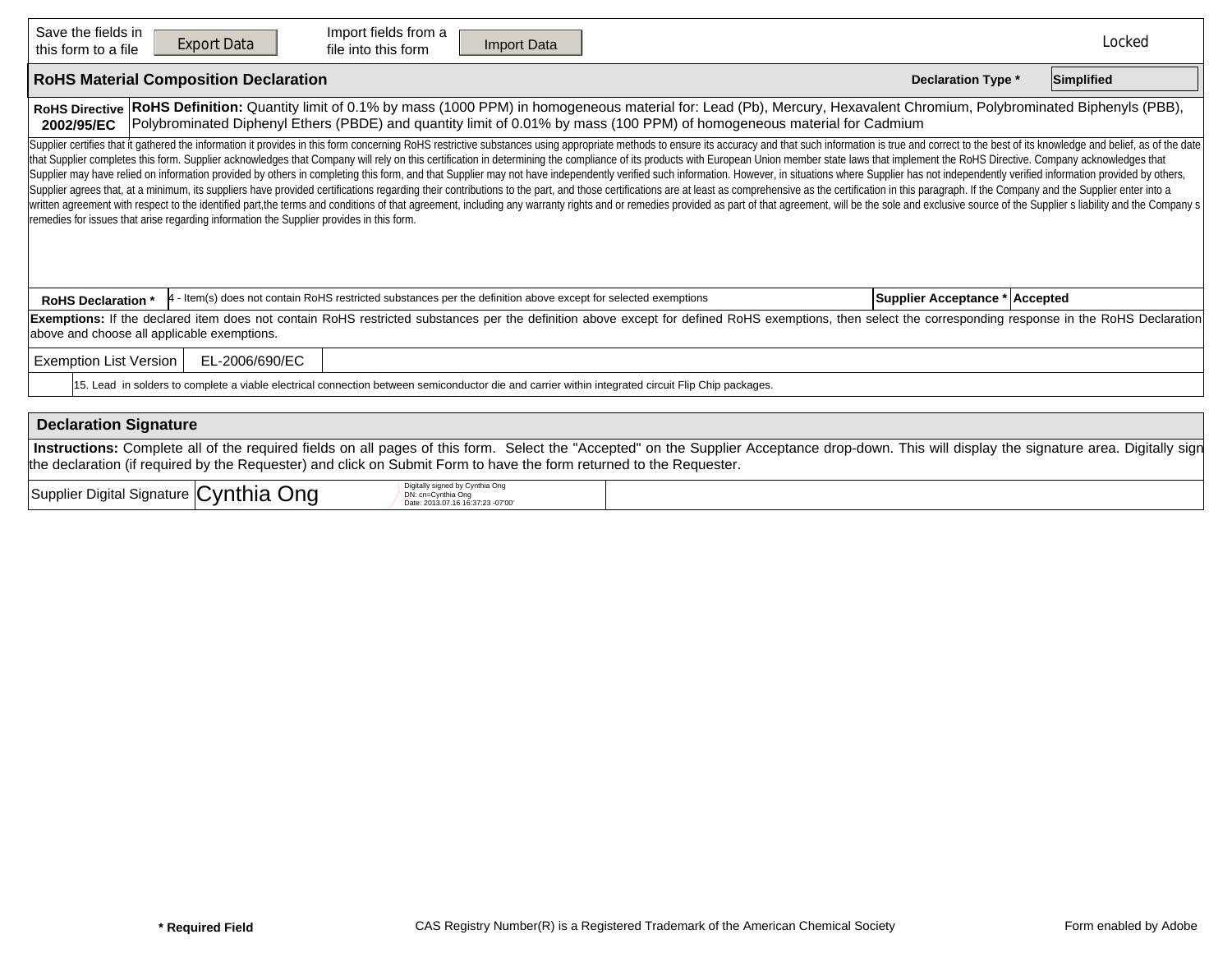## **Homogeneous Material Composition Declaration for Electronic Products**

SubItem Instructions: The presence of any JIG Level A or B substances must be declared. [1] indicate the subpart in which the substance is located, [2] provide a description of the homogeneous material [3], enter the weight of the homogeneous material.

Substance Instructions: [A] select the Level (JIG A, JIG B, Requester or Supplier) [B] select the substance category (JIG or Requester) or enter a value (Supplier). [C] select the substance (JIG) or enter the substance and CAS (Other). [D] select a RoHS exemption, if applicable [E] enter the weight of the substance or the PPM concentration [F] Optionally enter the positive (+) and negative (-) tolerance in percent (Note: percent tolerance values are expected to cover a 3 sigma range of distribution unless otherwise noted).

Line Functions: +I Inserts a New Item /SubItem +M Inserts a new Material +C Inserts a new Substance Category +S Inserts a new Substance - Deletes the element line

| Item/SubItem | Homogeneous     |             | Weight Unit of<br>Measure | Level | <b>Substance Category</b> | <b>Substance</b>                    | CAS                 | Exempt Weight | Unit of<br>Measure       | Tolerance |           | <b>PPM</b> |
|--------------|-----------------|-------------|---------------------------|-------|---------------------------|-------------------------------------|---------------------|---------------|--------------------------|-----------|-----------|------------|
| <b>Name</b>  | <b>Material</b> |             |                           |       |                           |                                     |                     |               |                          |           | $\ddot{}$ |            |
| M21131G-12   | Substrate       | 8,850.33 mg |                           | lc.   | <b>GROUP-C</b>            | Nickel                              | 65997-17-3          | 643.95        | mg                       |           |           | 72,759     |
|              |                 |             |                           | lc.   | <b>GROUP-C</b>            | Strontium oxide                     | 64742-94-5          | 2.74          | mg                       |           |           | 309.59     |
|              |                 |             |                           | Α     | <b>Lead/Lead Compound</b> | <b>Boron oxide</b>                  | 7439-92-1           | 1.89          | mg                       |           |           | 213.55     |
|              |                 |             |                           | lc.   | <b>GROUP-C</b>            | Zirconium oxide                     | <b>Trade Secret</b> | 219.44        | mg                       |           |           | 24,794     |
|              |                 |             |                           | IC.   | <b>GROUP-C</b>            | Aluminum oxide                      | 7440-31-5           | 3.22          | mg                       |           |           | 363.82     |
|              |                 |             |                           | lc.   | <b>GROUP-C</b>            | Palladium                           | 67762-90-7          | 3.75          | mg                       |           |           | 423.71     |
|              |                 |             |                           | IC.   | <b>GROUP-C</b>            | Phosphorous                         | 26265-08-7          | 482.96        | $\mathsf{m}\mathsf{g}$   |           |           | 54,569     |
|              |                 |             |                           | lc.   | <b>GROUP-C</b>            | Copper                              | <b>Trade Secret</b> | 3.75          | $\mathsf{Im} \mathsf{g}$ |           |           | 423.71     |
|              |                 |             |                           | С     | <b>GROUP-C</b>            | Copper oxide                        | <b>Trade Secret</b> | 5             | mg                       |           |           | 564.95     |
|              |                 |             |                           | lc.   | <b>GROUP-C</b>            | Silicon dioxide                     | 7440-50-8           | $1,199.02$ mg |                          |           |           | 135,47     |
|              |                 |             |                           |       |                           | Calcium oxide                       | 68-12-2             | 2.74          | mg                       |           |           | 142.39     |
|              |                 |             |                           | lc.   | <b>GROUP-C</b>            | Chromium oxide                      | 25068-38-6          | 53.15         | mg                       |           |           | 6,005.4    |
|              |                 |             |                           | lc.   | <b>GROUP-C</b>            | <b>Thallium</b>                     | <b>Trade Secret</b> | 21.66         | mg                       |           |           | 2,447.3    |
|              |                 |             |                           | lc.   | <b>GROUP-C</b>            | Gold                                | <b>Trade Secret</b> | 0.68          | mg                       |           |           | 76.833     |
|              |                 |             |                           |       |                           | <b>Barium oxide</b>                 | 108-94-1            | 13.71         | mg                       |           |           | 712.49     |
|              | TIM             | 120         | mg                        | lc.   | <b>GROUP-C</b>            | Zinc Oxide                          | 1314-13-2           | 42            | mg                       |           |           | 349,99     |
|              |                 |             |                           | lc.   | <b>GROUP-C</b>            | Resin                               | <b>Trade Secret</b> | 78            | mg                       |           |           | 649,99     |
|              | Underfill       | 42          | mg                        | lc.   | <b>GROUP-C</b>            | Organic acid anhydride Trade Secret |                     | 8.4           | mg                       |           |           | 199,99     |
|              |                 |             |                           | lc.   | <b>GROUP-C</b>            | <b>Carbon black</b>                 | 1333-86-4           | 0.42          | mg                       |           |           | 9,999.9    |
|              |                 |             |                           | lc.   | <b>GROUP-C</b>            | Phenolic resin                      | 9003-35-4           | 0.84          | mg                       |           |           | 19,999     |
|              |                 |             |                           | lc.   | <b>GROUP-C</b>            | Bisphenol A type liquid 25068-38-6  |                     | 1.26          | mg                       |           |           | 29,999     |
|              |                 |             |                           | lc.   | <b>GROUP-C</b>            | Silicon dioxide                     | 60676-86-0          | 21            | mg                       |           |           | 499,99     |
|              |                 |             |                           | C     | <b>GROUP-C</b>            | Amine type accelerator Trade Secret |                     | 0.84          | mg                       |           |           | 19,999     |